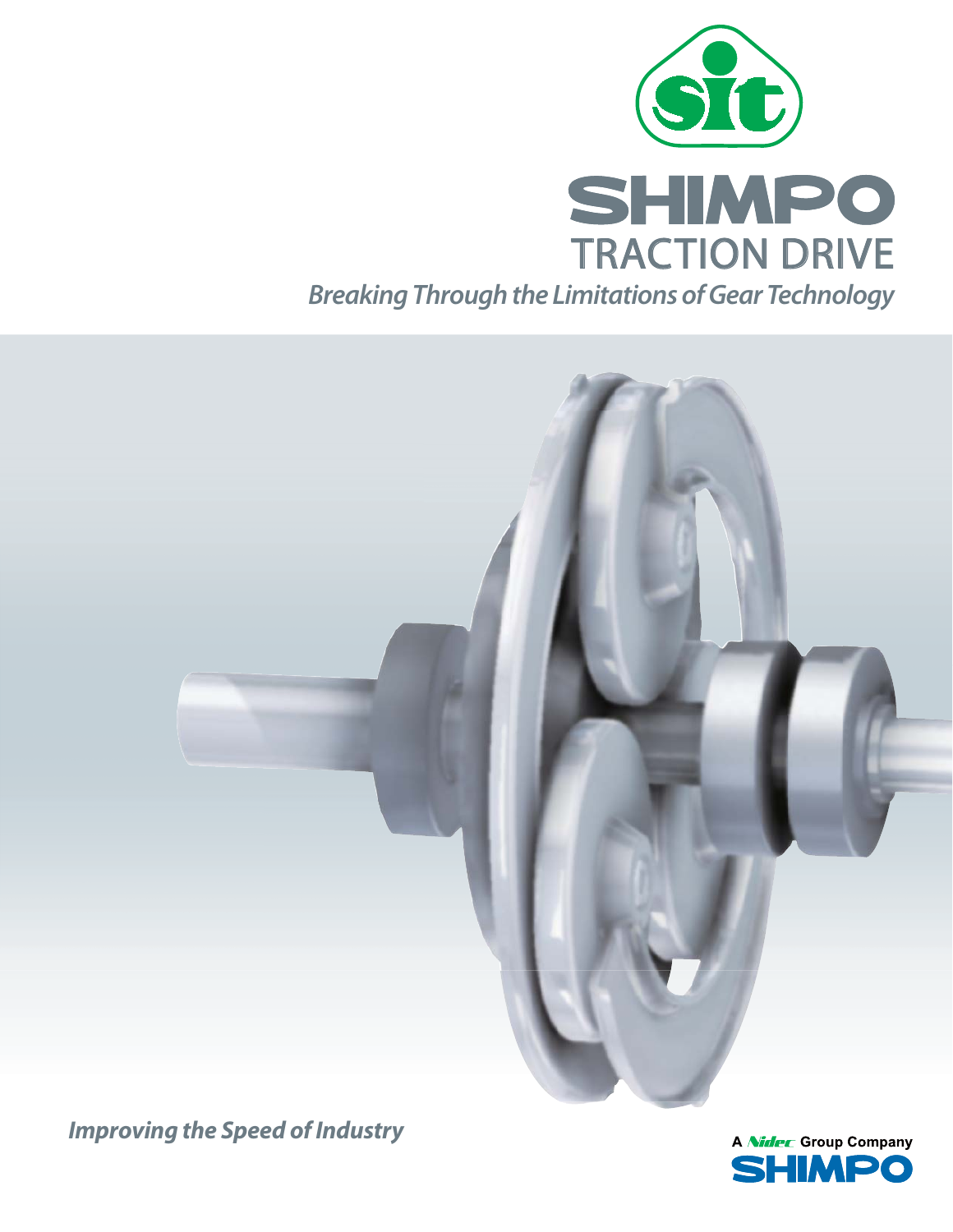## **Why is the technology referred to as the "gearless gearbox?**

The traction drive is a non-gear reduction technology that minimizes vibration and noise. The negligible transmission error makes it the smoothest and most quiet method to mechanical adjust speed and torque. The following a brief explanation.

- › *The traction drive assembly consists of two smooth rollers held in fixed position with mechanical properties that include high hardness*
- › *(Fn) Power is transmitted from the driven roller to the passive roller through viscous film*
- › *When under pressure, this oil film will have a higher friction coefficient*
- › *The speed differential between the rollers creates a tangential force (traction force, Ft) that shears the oil film*
- › *The reduction ratio is determined by diameter of inner ring that contains the roller assembly and the number of planetary rollers, among other minor factors*
- *When the normal force (Fn) is deficient slippage can occur; we can control through close loop feedback*

## **Primary Advantages of the Traction Drive**

#### **Negligible Transmission Error Minimal Noise Generated**

- › *Smooth rolling contact allows for negligible transmission error*
- › *Eliminates speed irregularity inherent in gear transmissions*
- › *Great fit in application where the angular velocity ratio is important*

- › *Removal of the gear mesh minimizes noise and vibration*
- › *The noise generated will be in the 40–50 dB-A range*
- › *In comparison to gear transmissions which generally fall in the 60–80 dB-A range*

## **Well Suited for Fine Precision Comparison between theTraction Drive and a Planetary Gearbox**

| <b>Characteristic</b>       |                         |                    |
|-----------------------------|-------------------------|--------------------|
| <b>Noise</b>                | Excessive               | Quiet              |
| <b>Backlash</b>             | $\geq 1$ arc-min        | $\leq .08$ arc-min |
| <b>Vibration</b>            | Unavoidable             | Negligible         |
| <b>Input Rotation Speed</b> | $\textdegree$ 6,000 rpm | 10,000 rpm         |
| <b>Allowable Torque</b>     | Large                   | Moderate           |



- 
- › *Very low noise and vibration for input speeds up to 10,000rpm*
- › *Exceptional rotation al accuracy and fine precision of <5 arc-sec*
- › *Extremely compact and achieves up to a 20:1 reduction ratio in a single stage*
- › *Currently available in frame sizes up to 1kW; all designs are customized for the OEM*
- › *A potential technological improvement in many applications such as the following;*
	- *Collaborative or mobile service robots*
	- *High quality imaging, or high speed printing*
	- *3D printing or precision measurement*
	- *Medical equipment, or mobility assist*